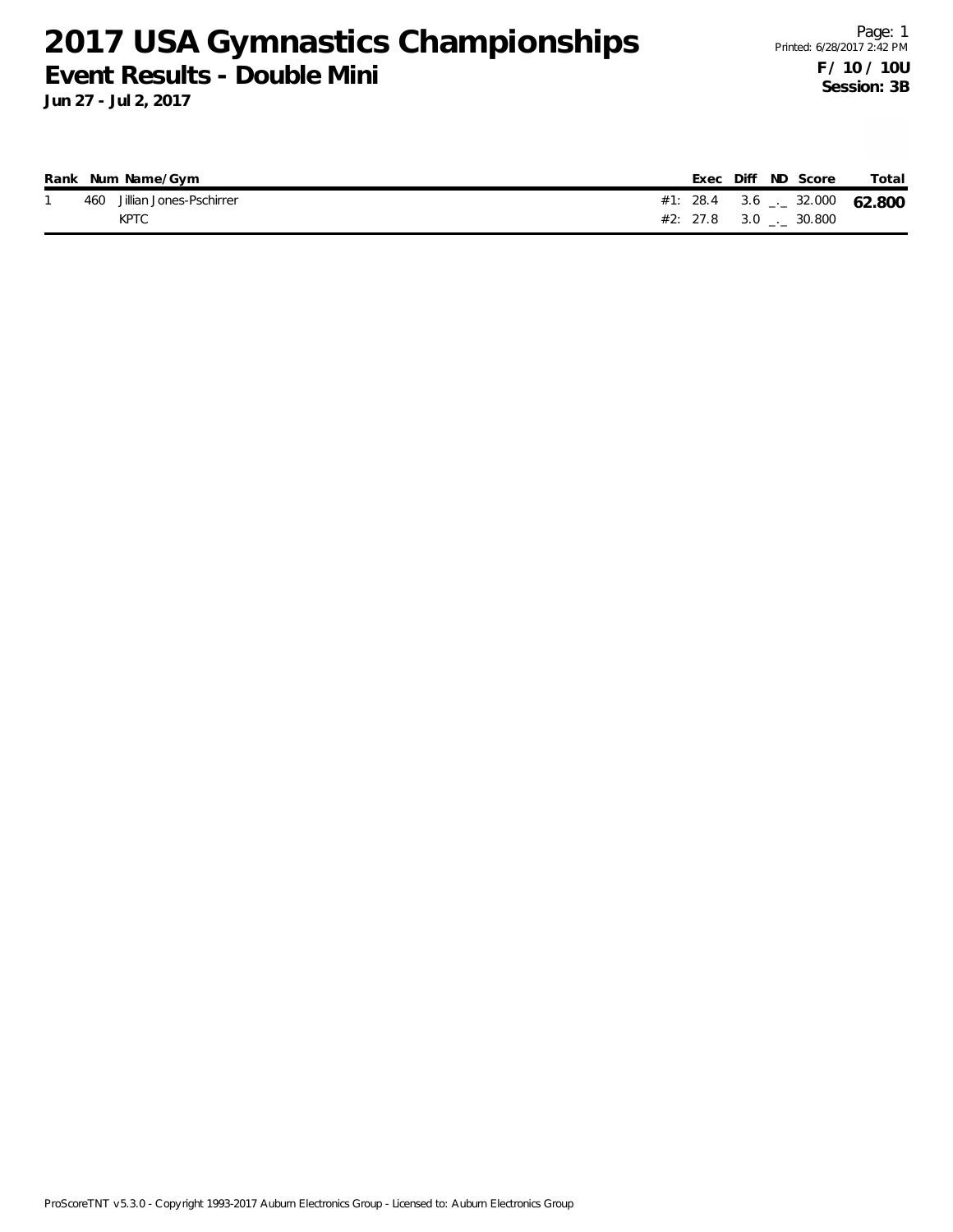**Jun 27 - Jul 2, 2017**

Page: 1 Printed: 6/28/2017 2:42 PM **F / 10 / 11-12 Session: 3B**

|                |     | Rank Num Name/Gym                       | Exec                 | Diff<br>ND Score                                               | Total  |
|----------------|-----|-----------------------------------------|----------------------|----------------------------------------------------------------|--------|
| 1              | 665 | Rosalie Thongphay<br>SGT                | #1: 28.3<br>#2: 28.2 | $3.6$ $_{-1}$ 31.900<br>$3.4$ $_{\leftarrow}$ 31.600           | 63.500 |
| 2              | 767 | MaryDeary Lehman<br><b>TEG</b>          | #1: 29.1<br>#2: 27.2 | $3.4$ $-2$ 32.500<br>$3.5$ $_{-}$ 30.700                       | 63.200 |
| 3              | 622 | Rachael DeSimone<br><b>Rising Stars</b> | #1: 28.4<br>#2: 28.2 | $3.2$ $_{\leftarrow -}$ 31.600<br>$3.3$ $_{\leftarrow}$ 31.500 | 63.100 |
| 4              | 476 | Madison Zander<br>Let It Shine          | #1: 28.2<br>#2: 28.1 | $3.4$ $_{\leftarrow}$ 31.600<br>$3.2$ $_{\leftarrow}$ 31.300   | 62.900 |
| 5              | 866 | Molly Brascia<br>World Elite            | #1: 28.5<br>#2: 28.0 | $3.1$ $_{-1}$ 31.600<br>$3.2$ _ 31.200                         | 62.800 |
| 6              | 298 | Morgan VanDyck<br>Fox Valley T&T        | #1: 27.8<br>#2: 28.4 | $3.2$ $_{\leftarrow}$ 31.000<br>$3.1$ $_{-1}$ 31.500           | 62.500 |
| $\overline{7}$ | 631 | Vivian Schanely<br><b>Rising Stars</b>  | #1: 28.5<br>#2: 28.3 | $2.9$ $_{\leftarrow}$ 31.400<br>$2.7$ $_{\leftarrow}$ 31.000   | 62.400 |
| 8              | 418 | Skylar Reale<br>Indigo                  | #1: 28.1<br>#2: 28.7 | $3.2$ $_{\leftarrow}$ 31.300<br>$2.2$ $_{\leftarrow}$ 30.900   | 62.200 |
| 9              | 536 | Aamirah Hayes<br><b>MTGA</b>            | #1: 28.3<br>#2: 27.6 | $3.0$ __ 31.300<br>$3.1$ $_{-1}$ 30.700                        | 62.000 |
| 10             | 49  | Sharlotta Mozes<br>Air Sports           | #1: 28.6<br>#2: 28.0 | 2.7 -0.9 30.400<br>3.4 -0.3 31.100                             | 61.500 |
| 11             | 317 | Alexis Gustavson<br>Gymagic             | #1: 27.6<br>#2: 27.5 | $3.3$ $_{\leftarrow}$ 30.900<br>3.2 -0.3 30.400                | 61.300 |
| 12             | 403 | Ryen Smith<br>High Point                | #1: 27.4<br>#2: 27.7 | $3.2$ $-.2$ 30.600<br>$2.9$ $_{\leftarrow}$ 30.600             | 61.200 |
| 13             | 222 | Ava Hernando<br><b>ETA</b>              | #1: 28.1<br>#2: 27.6 | $2.9$ $_{\leftarrow}$ 31.000<br>2.7 -0.9 29.400                | 60.400 |
| 14             | 227 | Logan McCoy<br><b>ETA</b>               | #1: 20.3<br>#2: 28.9 | $0.5$ $_{-}$ 20.800<br>$2.7$ $_{\leftarrow}$ 31.600            | 52.400 |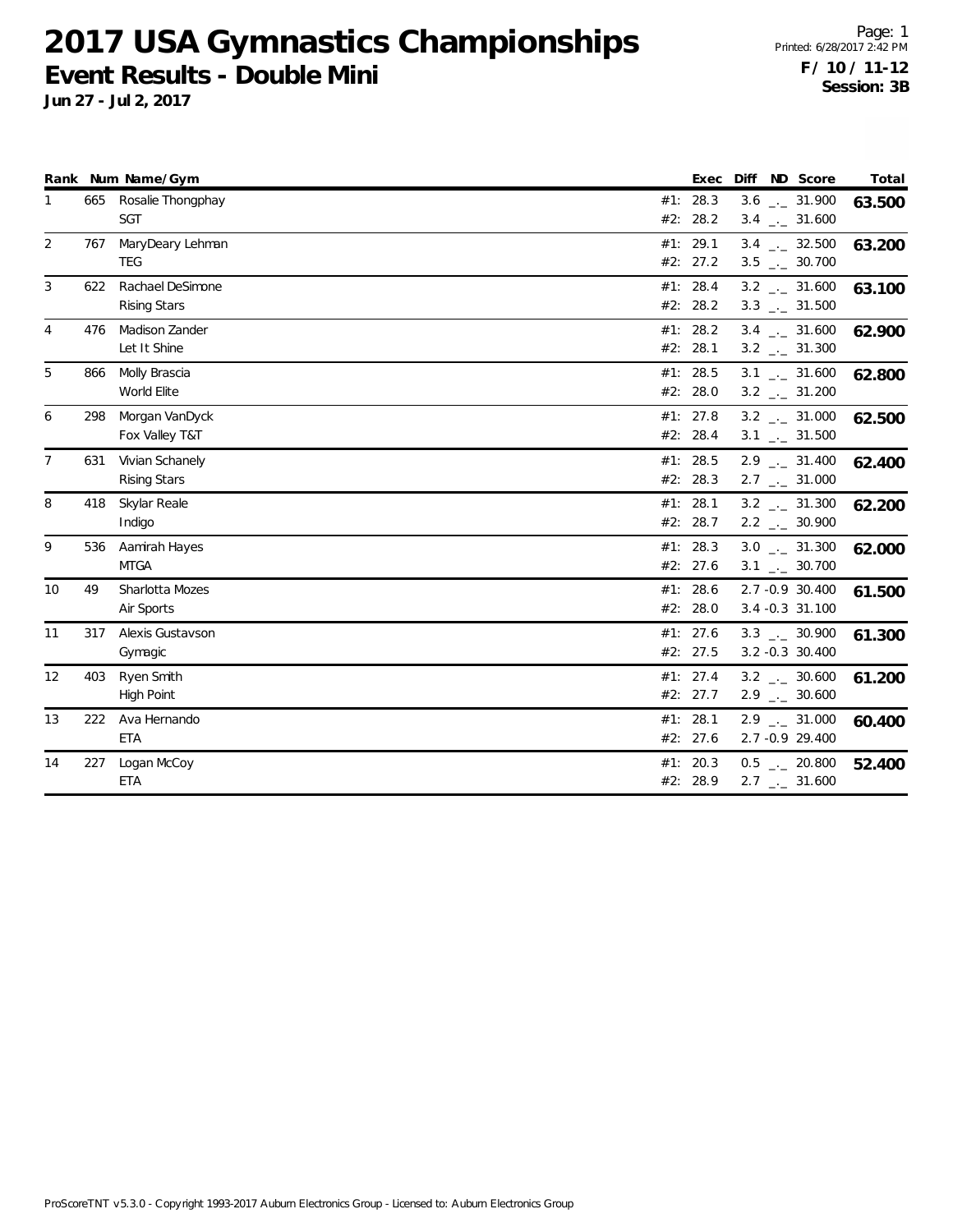**Jun 27 - Jul 2, 2017**

Page: 1 Printed: 6/28/2017 2:42 PM **M / 10 / 11-12 Session: 3A**

|   |     | Rank Num Name/Gym                    | Exec Diff            |  | ND Score                                           | Total  |
|---|-----|--------------------------------------|----------------------|--|----------------------------------------------------|--------|
|   | 48  | Van Larson                           | #1: 28.3<br>#2: 28.6 |  | $3.2$ $_{\leftarrow}$ 31.500                       | 63.600 |
|   |     | Air Sports                           |                      |  | $3.5$ $-.$ 32.100                                  |        |
| 2 | 625 | Reilly Lichtman<br>Rising Stars      | #1: 28.6<br>#2: 28.4 |  | $3.0$ $_{\leftarrow}$ 31.600<br>3.3 -0.9 30.800    | 62.400 |
| 3 | 632 | Matthew Tocci<br>Rising Stars        | #1: 28.4<br>#2: 27.8 |  | $3.0$ $_{\leftarrow}$ 31.400<br>$3.2 - 0.9$ 30.100 | 61.500 |
| 4 | 344 | Josh Sar-Shalom<br>Gymnastics Du Sol | #1: 28.1<br>#2: 28.2 |  | 2.1 -0.9 29.300<br>$3.2$ $_{\leftarrow}$ 31.400    | 60.700 |

ProScoreTNT v5.3.0 - Copyright 1993-2017 Auburn Electronics Group - Licensed to: Auburn Electronics Group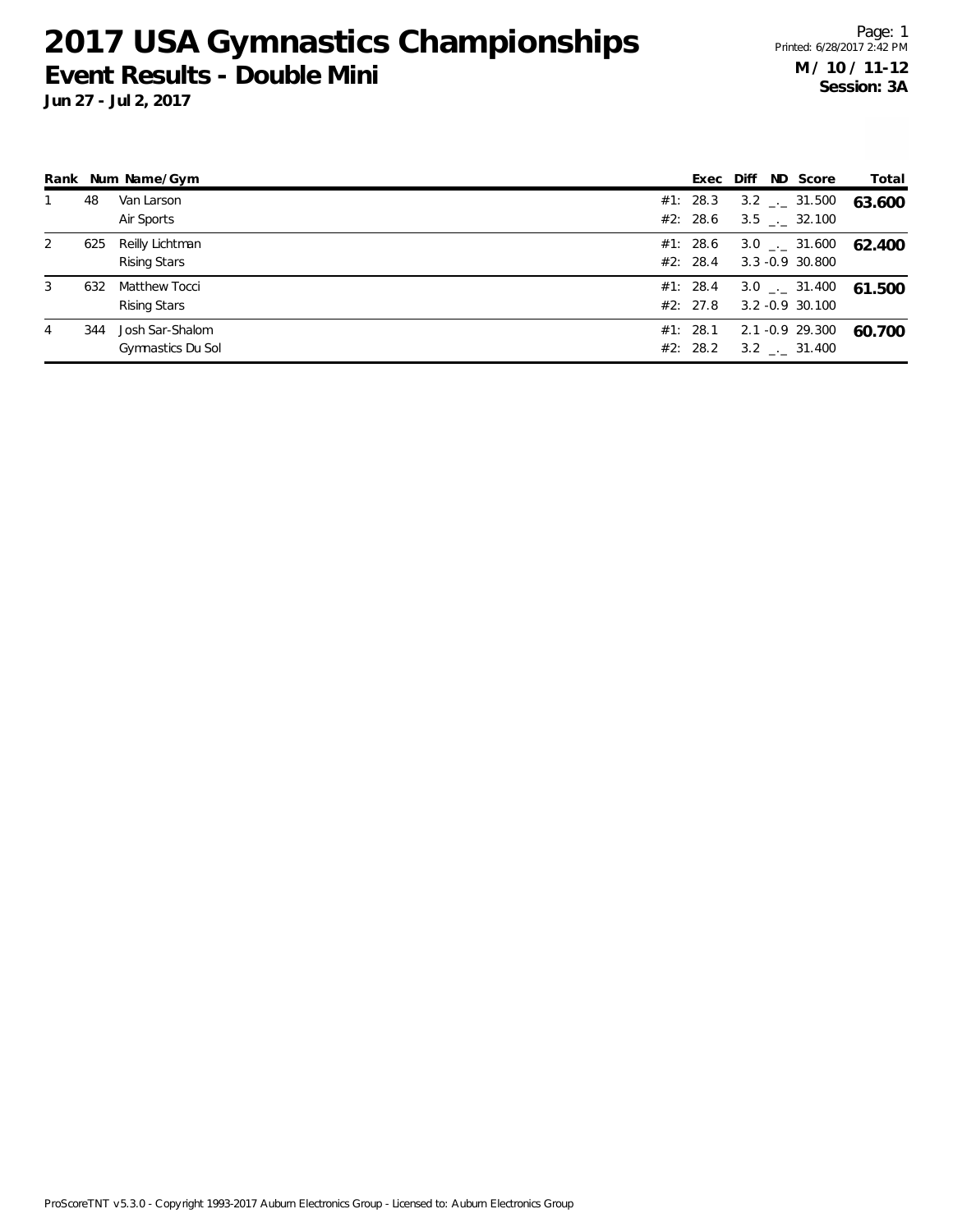**Jun 27 - Jul 2, 2017**

Page: 1 Printed: 6/28/2017 9:37 AM **F / 10 / 13-14 Session: 2B**

|    |     | Rank Num Name/Gym          | Exec       | Diff ND Score                | Total  |
|----|-----|----------------------------|------------|------------------------------|--------|
| 1  | 323 | Reese Stastny              | #1: 29.3   | $3.3$ $_{\leftarrow}$ 32.600 | 64.400 |
|    |     | Gymagic                    | #2: 28.6   | $3.2$ $_{\leftarrow}$ 31.800 |        |
| 2  | 149 | Nikita Oberoi              | #1: 28.7   | $3.1$ $_{-1}$ 31.800         | 63.500 |
|    |     | <b>Dulles Gymnastics</b>   | #2: 28.4   | $3.3$ $_{\leftarrow}$ 31.700 |        |
| 3  | 579 | Ahnyah Durand              | #1: 28.2   | $3.2$ $_{--}$ 31.400         | 63.300 |
|    |     | Omni Athletics             | #2: 28.8   | $3.1$ $_{-1}$ 31.900         |        |
| 4  | 435 | TJ Van Natta               | #1: 28.2   | 4.4 $_{\leftarrow}$ 32.600   | 63.000 |
|    |     | <b>Integrity Athletics</b> | #2: 28.0   | 3.3 - 0.9 30.400             |        |
| 5  | 12  | Jessica Francis            | #1: 29.0   | 3.3 - 0.9 31.400             | 62.900 |
|    |     | 3TI                        | #2: 28.5   | $3.0$ $_{\leftarrow}$ 31.500 |        |
| 6  | 326 | Sloan Turner               | #1: 28.1   | $3.3$ $-2$ 31.400            | 62.700 |
|    |     | Gymagic                    | #2: 28.4   | 3.2 -0.3 31.300              |        |
| 7  | 669 | Lyra Gemmill-Nexon         | #1: 28.6   | $2.7$ $_{\leftarrow}$ 31.300 | 62.300 |
|    |     | <b>Silver Stars</b>        | #2: 28.9   | $2.1$ $_{\leftarrow}$ 31.000 |        |
| 8  | 509 | Joney Servantes            | #1: 27.9   | $3.2$ $_{-}$ 31.100          | 62.200 |
|    |     | Millers Gymnastics         | #2: 28.2   | $2.9$ $_{\leftarrow}$ 31.100 |        |
| 9  | 820 | McKenzie Petrich           | #1: 27.7   | $3.6$ $_{-1}$ 31.300         | 61.500 |
|    |     | Ultimate Air               | #2: 28.1   | 3.0 -0.9 30.200              |        |
| 10 | 212 | <b>Brinn Durocher</b>      | #1: 26.2   | 4.8 -0.9 30.100              | 61.400 |
|    |     | <b>ESCX</b>                | #2: 28.2   | $3.1$ $_{-1}$ $31.300$       |        |
| 11 | 595 | Anna Haralson              | #1: $28.0$ | $2.7$ $_{\leftarrow}$ 30.700 | 60.800 |
|    |     | PH TNT gym                 | #2: 28.0   | 3.0 -0.9 30.100              |        |
| 12 | 416 | Leah Filimonczuk           | #1: 28.4   | 2.7 -0.9 30.200              | 60.300 |
|    |     | Indigo                     | #2: 28.3   | 2.7 -0.9 30.100              |        |
| 13 | 463 | Lexie Stewart              | #1: 25.2   | $3.6$ $_{\leftarrow}$ 28.800 | 59.600 |
|    |     | <b>KPTC</b>                | #2: 28.4   | 3.3 - 0.9 30.800             |        |
| 14 | 746 | Hannah Zoldan              | #1: 28.2   | $3.5$ $_{\leftarrow}$ 31.700 | 58.000 |
|    |     | <b>TAG USA</b>             | #2: 28.9   | 1.3 -3.9 26.300              |        |
| 15 | 327 | Brooke Warzecha            | #1: 28.6   | $3.7$ $_{-1}$ 32.300         | 54.400 |
|    |     | Gymagic                    | #2: 20.1   | $2.0$ $_{\leftarrow}$ 22.100 |        |
| 16 | 747 | Cameran Cooper             | #1: 19.8   | $2.4$ $_{-}$ 22.200          | 53.700 |
|    |     | Tatarus Gymnastics         | #2: 28.0   | 4.4 - 0.9 31.500             |        |
| 17 | 16  | Sophie Stone               | #1: 19.9   | $0.6$ - 20.500               | 51.900 |
|    |     | 3T1                        | #2: 28.7   | $2.7$ $_{\leftarrow}$ 31.400 |        |
| 18 | 670 | Elise Kinyanjui            | #1: 24.6   | 4.8 -0.3 29.100              | 51.200 |
|    |     | <b>Silver Stars</b>        | #2: 20.1   | $2.0$ _ 22.100               |        |
| 19 | 542 | Caroline Summers           | #1: 0.0    | $0.0$ __ 0.000               | 32.200 |
|    |     | <b>MTGA</b>                | #2: 28.9   | $3.3$ $_{-1}$ 32.200         |        |
| 20 | 911 | Taylor Kline               | #1: 27.2   | $3.6$ _ 30.800               |        |
|    |     | Zero Gravity T&T           | #2: 0.0    | $0.0$ _ 0.000                | 30.800 |
|    |     |                            |            |                              |        |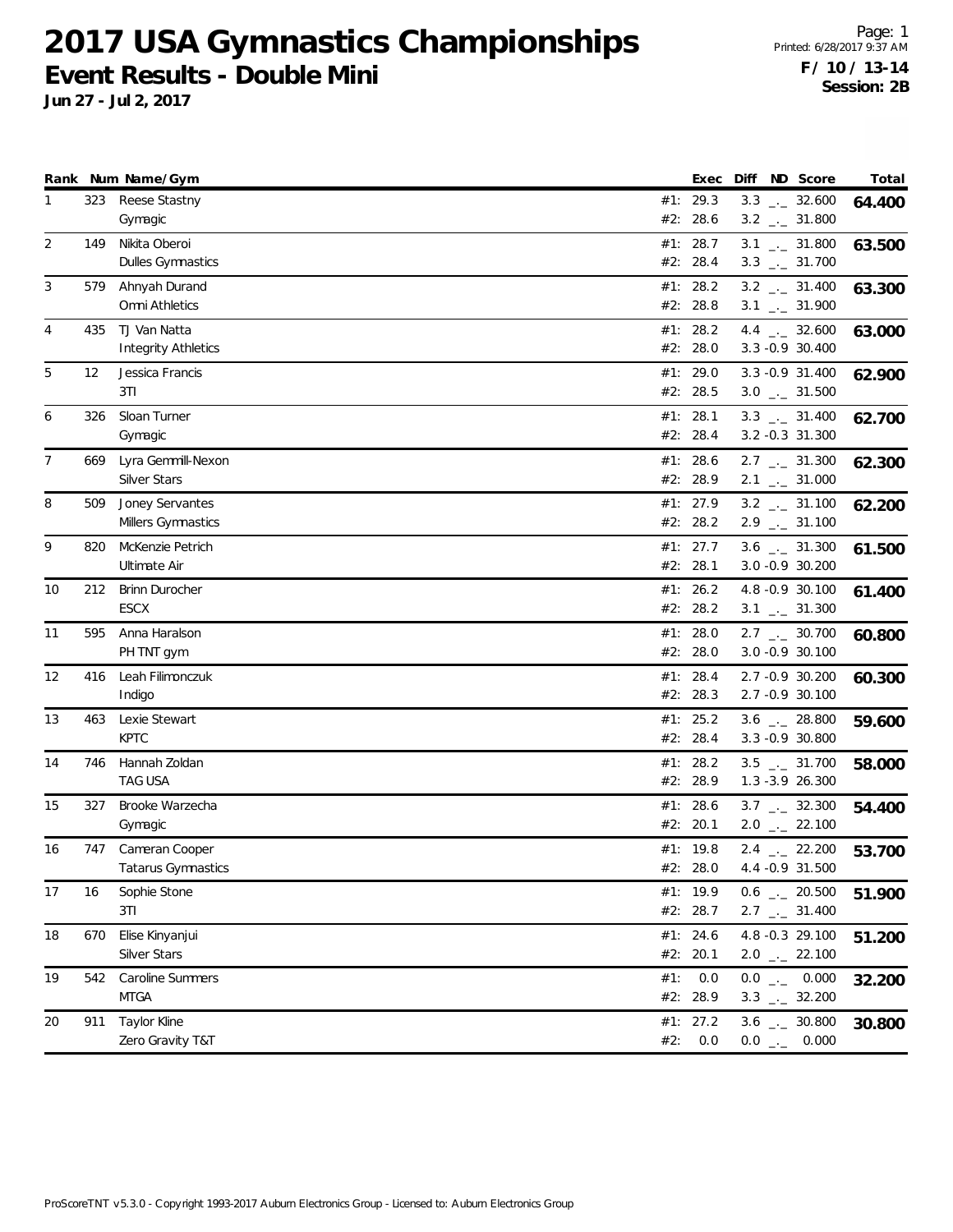**Jun 27 - Jul 2, 2017**

Page: 1 Printed: 6/29/2017 9:48:09 AM **M / 10 / 13-14 Session: 5A**

|    |     | Rank Num Name/Gym        |     | Exec     | Diff                         | ND Score | Total  |
|----|-----|--------------------------|-----|----------|------------------------------|----------|--------|
|    | 673 | Julian Wright            |     | #1: 28.9 | 5.2 -0.3 33.800              |          | 66.400 |
|    |     | <b>Silver Stars</b>      |     | #2: 28.6 | $5.2 - 1.2$ 32.600           |          |        |
| 2  | 497 | Zachary Ramacci          |     | #1: 27.9 | 5.2 -0.9 32.200              |          | 65.600 |
|    |     | Midwest Training         |     | #2: 28.2 | $5.2$ _ $-$ 33.400           |          |        |
| 3  | 842 | Liam Warsaw              |     | #1: 28.5 | 4.4 -0.9 32.000              |          | 65.200 |
|    |     | W TX TNT EXPLOSION       |     | #2: 28.4 | 4.8 $_{\leftarrow}$ 33.200   |          |        |
| 4  | 775 | Dominic Dumas            |     | #1: 28.2 | 4.8 $_{-}$ 33.000            |          | 64.700 |
|    |     | The Flip Shop            |     | #2: 27.8 | 4.8 - 0.9 31.700             |          |        |
| 5  | 214 | Hunter Moravec           |     | #1: 27.1 | 4.8 $\frac{1}{2}$ 31.900     |          | 63.300 |
|    |     | <b>ESCX</b>              |     | #2: 27.5 | 4.8 -0.9 31.400              |          |        |
| 6  | 136 | Cole Simmons             |     | #1: 28.3 | $3.6$ _._ 31.900             |          | 62.700 |
|    |     | Desert Gymcats           |     | #2: 27.5 | $3.3$ $_{\leftarrow}$ 30.800 |          |        |
| 7  | 837 | <b>Tiki Mattingly</b>    |     | #1: 27.9 | $3.4$ $_{-1}$ $-$ 31.300     |          | 60.400 |
|    |     | Vargas Academy           |     | #2: 27.0 | $3.6 - 1.5$ 29.100           |          |        |
| 8  | 552 | <b>Hunter Hart</b>       |     | #1: 27.2 | $3.5 - 0.3$ 30.400           |          | 59.500 |
|    |     | Northstars               |     | #2: 27.1 | $3.2 - 1.2$ 29.100           |          |        |
| 9  | 155 | <b>Blake Smeltz</b>      |     | #1: 24.9 | 2.7 -1.2 26.400              |          | 57.300 |
|    |     | Dynamic Gymnastics       |     | #2: 28.2 | $2.7$ $_{\leftarrow}$ 30.900 |          |        |
| 10 | 823 | Trevor Wolf              |     | #1: 24.5 | $3.1$ _._ 27.600             |          | 53.900 |
|    |     | <b>Unique Sports TNT</b> |     | #2: 24.4 | 3.1 -1.2 26.300              |          |        |
| 11 | 718 | Logan Weissman           |     | #1: 28.0 | 4.4 $\qquad$ 32.400          |          | 53.400 |
|    |     | <b>Stars Gymnastics</b>  |     | #2: 20.5 | $0.5$ $_{-}$ 21.000          |          |        |
| 12 | 703 | Connor Tomlin            | #1: | 0.0      | $0.0$ _._ 0.000              |          | 32.700 |
|    |     | Springtime T&T           |     | #2: 28.3 | 4.4 $_{\leftarrow}$ 32.700   |          |        |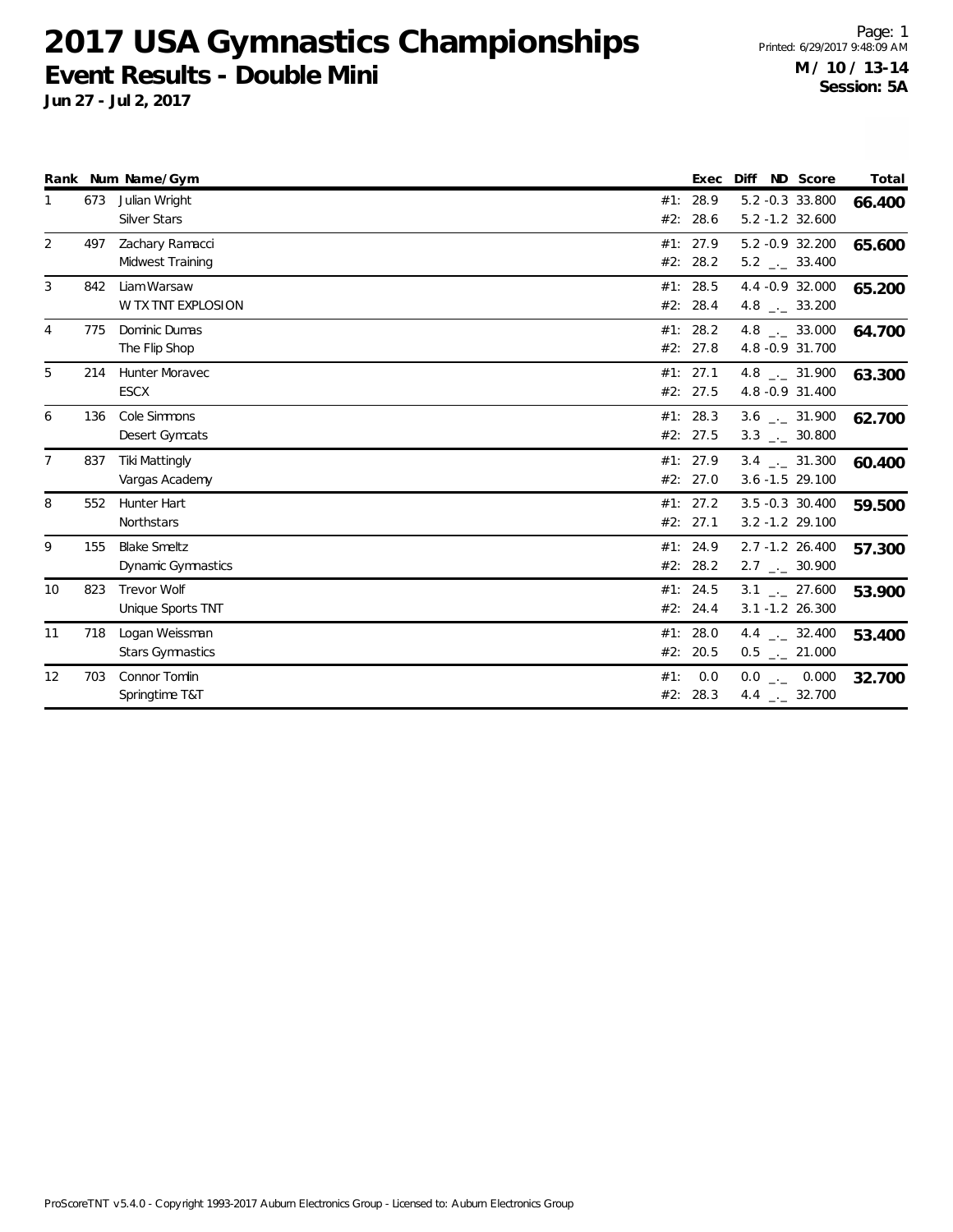Page: 1 Printed: 6/29/2017 11:28:30 AM **F / 10 / 15+ Session: 5A**

**Jun 27 - Jul 2, 2017**

|            |     | Rank Num Name/Gym                             |     | Exec                   |              | Diff ND Score                                              | Total  |
|------------|-----|-----------------------------------------------|-----|------------------------|--------------|------------------------------------------------------------|--------|
| 1          | 429 | Sydney Harrison<br><b>Integrity Athletics</b> |     | #1: 28.4<br>#2: 27.9   |              | 4.4 $_{\leftarrow}$ 32.800<br>$3.3$ _._ 31.200             | 64.000 |
| 2          | 288 | <b>Elli Deters</b><br>For the Kidz            |     | #1: 29.0<br>#2: 28.4   |              | $3.4$ - 32.400<br>$3.1$ $_{\leftarrow}$ 31.500             | 63.900 |
| 3          | 663 | Emma Mobley<br><b>SGT</b>                     |     | #1: 28.0<br>#2: 28.3   |              | $3.6$ _ $-31.600$<br>$3.9$ $_{-1}$ 32.200                  | 63.800 |
| 4T         | 50  | Ariana Schein<br>Air Sports                   |     | #1: 28.9<br>#2: 29.0   |              | 3.1 - 0.9 31.100<br>$3.3$ $_{\leftarrow}$ 32.300           | 63.400 |
| 5T         | 22  | Avery Tomlin<br>5 Star Elite                  |     | #1: 27.5<br>#2: 28.5   |              | 4.8 -0.9 31.400<br>$3.5$ $_{-}$ 32.000                     | 63.400 |
| 6T         | 93  | Emilie Thompson<br>Amplify Gymnastics         |     | #1: 27.8<br>#2: 27.9   |              | 4.4 $_{\leftarrow}$ 32.200<br>$3.3$ $_{\leftarrow}$ 31.200 | 63.400 |
| 7T         | 773 | Paula Shaibani<br>The Edge                    |     | #1: $28.0$<br>#2: 27.9 |              | 4.4 $\frac{1}{2}$ 32.400<br>$3.1$ $_{-1}$ 31.000           | 63.400 |
| 8          | 32  | Lexi Vigil<br>Acrospirits                     |     | #1: 28.5<br>#2: 28.7   |              | $2.7$ $_{-}$ 31.200<br>$3.3$ $_{\leftarrow}$ 32.000        | 63.200 |
| 9          | 21  | Katie Sepe<br>5 Star Elite                    |     | #1: 28.1<br>#2: 28.4   |              | $3.1$ $_{-1}$ $31.200$<br>$3.4$ $_{-}$ 31.800              | 63.000 |
| 10         | 516 | Mary DesJardins<br><b>MJM Studios</b>         |     | #1: 28.2<br>#2: 28.6   |              | $3.1$ $_{-}$ 31.300<br>$3.0$ _ 31.600                      | 62.900 |
| 11         | 779 | Kaley DeWeese<br>The Palaestra                |     | #1: 28.6<br>#2: 28.5   |              | $3.1$ $_{\leftarrow}$ 31.700<br>3.3 -0.9 30.900            | 62.600 |
| 12T        | 517 | Erin Dirr<br><b>MJM Studios</b>               | #1: | 27.1<br>#2: 27.9       |              | 4.4 -1.5 30.000<br>4.4 $_{\leftarrow}$ 32.300              | 62.300 |
| 13T        | 324 | Kimberly Tipton<br>Gymagic                    |     | #1: 28.2<br>#2: 27.9   |              | $3.3$ $_{\leftarrow}$ 31.500<br>4.4 -1.5 30.800            | 62.300 |
| 14         | 660 | Caroline Hudson<br><b>SGT</b>                 |     | #1: 28.1<br>#2: 27.8   |              | $3.5$ $_{\leftarrow}$ 31.600<br>3.3 -1.2 29.900            | 61.500 |
| 15         | 301 | Danielle Mahoney<br>G-Force Gymnastics        |     | #1: 27.8<br>#2: 27.1   |              | $2.7$ $_{\leftarrow}$ 30.500<br>$3.1$ $_{-1}$ 30.200       | 60.700 |
| 16         | 640 | Gabby Boydston<br>Scamps Gymnastics           |     | #1: 26.8<br>#2: 27.9   |              | 3.5 - 0.9 29.400<br>$3.2$ __ 31.100                        | 60.500 |
| 17         | 359 | Alexandra Holmen<br>Gypsy Flyers Eagan        |     | #1: 27.5<br>#2: 27.3   |              | $3.0$ _ $-30.500$<br>2.7 -0.3 29.700                       | 60.200 |
| <b>18T</b> | 683 | Mandy Nagel<br>So Cal TTC                     |     | #1: 27.7<br>#2: 28.4   |              | 2.7 -0.9 29.500<br>3.1 -0.9 30.600                         | 60.100 |
| 19T        | 743 | Niah Johnson<br>TAG USA                       |     | #1: 28.6<br>#2: 24.9   |              | $3.4$ $_{\leftarrow}$ 32.000<br>4.4 -1.2 28.100            | 60.100 |
| 20         | 358 | Paulina Holmberg<br>Gypsy Flyers Eagan        |     | #1: 25.7<br>#2: 24.8   |              | $3.9$ $-29.600$<br>4.4 -1.2 28.000                         | 57.600 |
| 21         | 678 | Haylee Weiss<br>Skywalkers                    | #1: | 0.0<br>#2: 27.8        |              | $0.0$ _ 0.000<br>4.8 $\frac{1}{2}$ 32.600                  | 32.600 |
| 22         | 194 | Emily White<br>Edge Sports                    | #2: | #1: 27.6<br>0.0        | $0.0$ $_{-}$ | $3.1$ $_{-1}$ 30.700<br>0.000                              | 30.700 |
| 23         | 553 | Joy Miller<br>Northwest Aerials               | #1: | 0.0<br>#2: 27.5        |              | $0.0$ _ 0.000<br>3.6 -0.9 30.200                           | 30.200 |

ProScoreTNT v5.4.0 - Copyright 1993-2017 Auburn Electronics Group - Licensed to: Auburn Electronics Group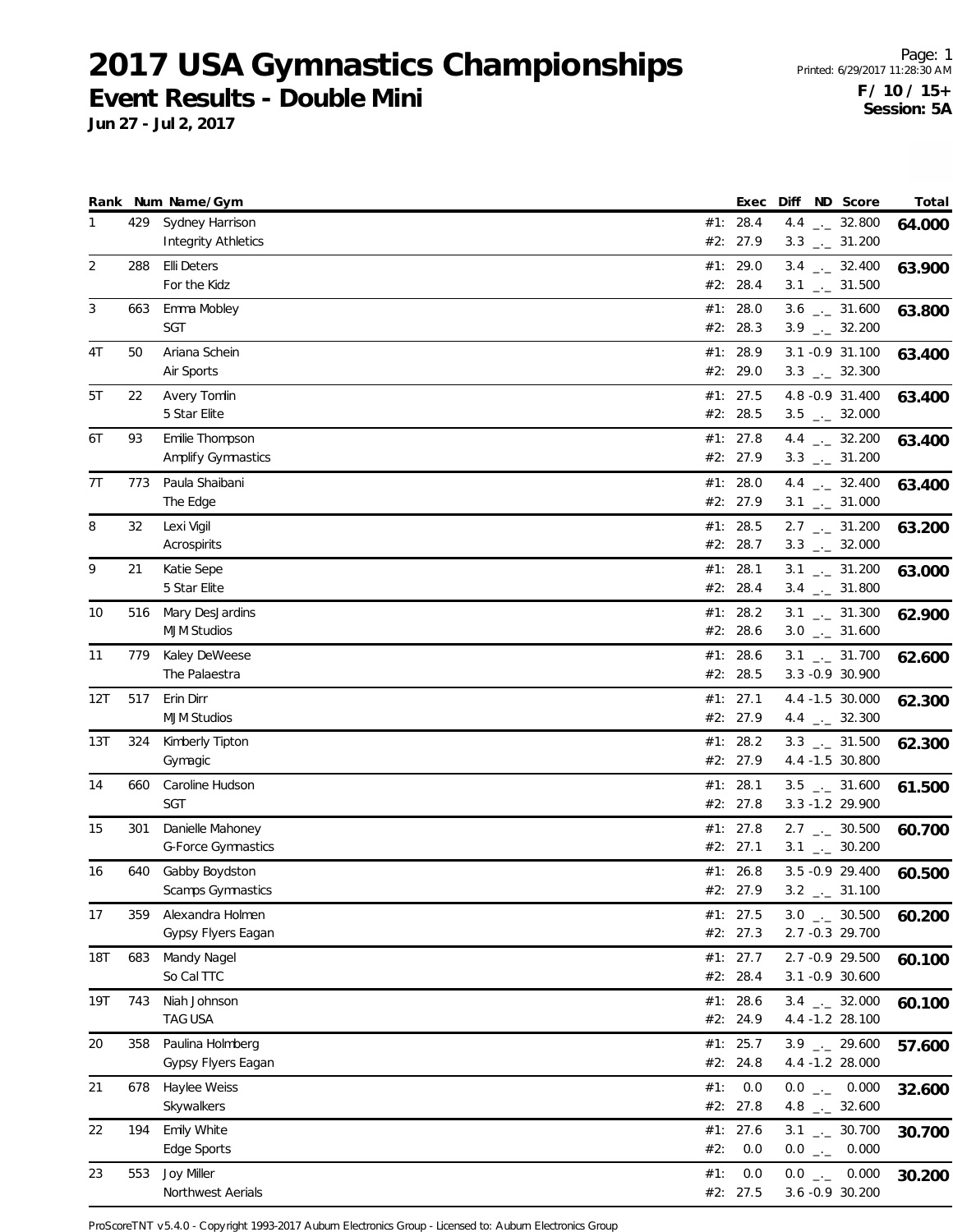**Jun 27 - Jul 2, 2017**

|                |     | Rank Num Name/Gym                         | Exec                   | Diff | ND Score                                             | Total  |
|----------------|-----|-------------------------------------------|------------------------|------|------------------------------------------------------|--------|
| $\mathbf{1}$   | 349 | Nicholas George<br>Gypsy Flyers - MG      | #1: 29.0<br>#2: 29.1   |      | 6.0 -0.9 34.100<br>$5.6$ $_{\leftarrow}$ 34.700      | 68.800 |
| 2              | 684 | Joshua Rasoul<br>So Cal TTC               | #1: 29.0<br>#2: 29.1   |      | $5.2$ _ $-34.200$<br>5.2 -0.9 33.400                 | 67.600 |
| 3              | 749 | Smith Light<br><b>TCG</b>                 | #1: 28.9<br>#2: 29.0   |      | 4.8 $_{-}$ 33.700<br>4.8 $_{\leftarrow}$ 33.800      | 67.500 |
| 4              | 350 | <b>Riley Jaspers</b><br>Gypsy Flyers - MG | #1: 28.5<br>#2: 28.5   |      | $6.0 -0.3$ 34.200<br>5.2 -0.9 32.800                 | 67.000 |
| 5              | 142 | Dylan Byrne<br>Dulles Gymnastics          | #1: 28.0<br>#2: 27.7   |      | $5.2$ _ $-33.200$<br>$5.2$ $_{\leftarrow}$ 32.900    | 66.100 |
| 6              | 66  | Elijah Vogel<br>Airborne Colorado         | #1: 27.9<br>#2: 28.4   |      | $5.2$ _ $2$ 33.100<br>4.4 $\frac{1}{2}$ 32.800       | 65.900 |
| $\overline{7}$ | 73  | Cameron Ingle<br>All American             | #1: 28.0<br>#2: 28.6   |      | 5.2 -0.9 32.300<br>4.8 $_{\leftarrow}$ 33.400        | 65.700 |
| 8              | 802 | Dylan McGuire<br>Trevinos                 | #1: 28.6<br>#2: 28.1   |      | 4.4 $\frac{1}{2}$ 33.000<br>4.4 $\frac{1}{2}$ 32.500 | 65.500 |
| 9              | 892 | Devon Sipe<br>XAIR                        | #1: 28.7<br>#2: 27.9   |      | $5.2$ _ 33.900<br>4.5 -0.9 31.500                    | 65.400 |
| 10             | 522 | Brayden Spivey<br><b>MJM Studios</b>      | #1: 28.3<br>#2: 28.1   |      | 4.4 $\frac{1}{2}$ 32.700<br>4.4 $\frac{1}{2}$ 32.500 | 65.200 |
| 11             | 171 | Derek Smegal<br>Dynamite Gymnastics       | #1: 27.4<br>#2: 27.7   |      | 4.8 -1.2 31.000<br>4.8 1.5 34.000                    | 65.000 |
| 12             | 143 | Keith Eldridge<br>Dulles Gymnastics       | #1: $27.5$<br>#2: 27.7 |      | 5.2 -0.9 31.800<br>$5.2$ _ $-32.900$                 | 64.700 |
| 13T            | 363 | David Sulistyo<br>Gypsy Flyers Eagan      | #1: 27.9<br>#2: 28.2   |      | 4.4 $\qquad$ 32.300<br>4.4 -0.3 32.300               | 64.600 |
| 14T            | 697 | Nick Francken<br>Springtime T&T           | #1: $27.7$<br>#2: 27.9 |      | 5.6 -0.3 33.000<br>5.2 -1.5 31.600                   | 64.600 |
| 15             | 23  | Jason Turkula<br>5 Star Elite             | #1: 28.2<br>#2: 27.7   |      | $3.5$ $_{-1}$ 31.700<br>4.4 $\qquad$ 32.100          | 63.800 |
| 16             | 432 | Logan Neff<br><b>Integrity Athletics</b>  | #1: 27.1<br>#2: 27.6   |      | 4.4 $\frac{1}{2}$ 31.500<br>4.8 -0.3 32.100          | 63.600 |
| 17             | 705 | Spencer Woll<br>Springtime T&T            | #1: $28.2$<br>#2: 28.0 |      | 4.8 -0.9 32.100<br>$3.2$ _ $-31.200$                 | 63.300 |
| 18T            | 260 | Christopher Lucio<br>Flip Force           | #1: 28.4<br>#2: 27.7   |      | 4.8 -1.5 31.700<br>4.8 -1.2 31.300                   | 63.000 |
| 19T            | 268 | Luis Lopez<br>Flip Over Gymnastics        | #1: 28.8<br>#2: 29.1   |      | $3.1$ $_{-1}$ 31.900<br>2.9 - 0.9 31.100             | 63.000 |
| 20             | 807 | Mason Ogan<br>Tumbleweeds                 | #1: 27.4<br>#2: 27.5   |      | 4.8 -0.3 31.900<br>4.8 -1.5 30.800                   | 62.700 |
| 21T            | 61  | Tenma Ide<br>Airborne Colorado            | #1: $27.6$<br>#2: 27.7 |      | 4.8 -1.5 30.900<br>4.8 -0.9 31.600                   | 62.500 |
| 22T            | 839 | Michael Dees<br>W TX TNT EXPLOSION        | #1: 28.4<br>#2: 28.2   |      | $3.1$ $_{-1}$ 31.500<br>3.7 -0.9 31.000              | 62.500 |
| 23             | 95  | Travis Allen<br>Apex Tumbling             | #1: 27.9<br>#2: 28.4   |      | $3.0$ $_{-1}$ 30.900<br>3.3 -0.3 31.400              | 62.300 |

ProScoreTNT v5.3.0 - Copyright 1993-2017 Auburn Electronics Group - Licensed to: Auburn Electronics Group